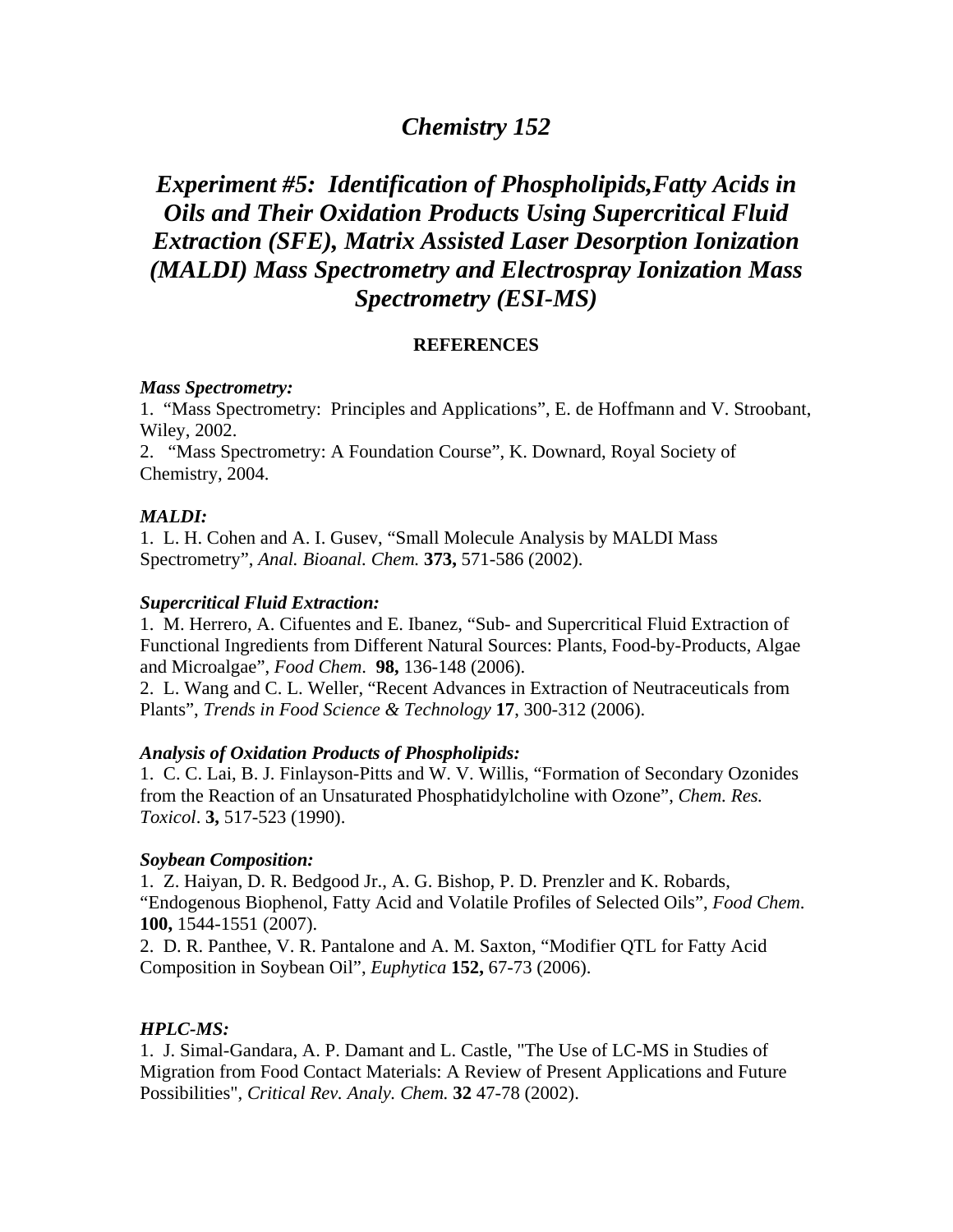#### **INTRODUCTION**

The ability to sensitively detect and analyze large molecules and their reaction products is important for the analysis of biological materials, including medical samples, plants and foods. Such analyses present special challenges in terms of the need to selectively extract the compound or class of compounds in order to separate them from the complex mixture found in biological samples. In addition, conventional techniques for separating and identifying relatively small molecules are not applicable to high molecular weight materials where the volatility is low and they are often viscous liquids or solids at room temperature.

This experiment is designed to illustrate several facets of the analysis of high molecular weight compounds found in biological samples. In the first part of the experiment, you will identify a phospholipid that is a common component of the human body, e.g. lipid bilayers (see any basic book on biochemistry), and of the pulmonary surfactant that is found in the alveolar region of the lung where gas exchange occurs. In the alveoli, it reduces the surface tension of the fluid lining the lung to allow facile expansion and contraction during breathing. A deficit of the phospholipid is associated with hyaline membrane disease in newborns and adult respiratory distress syndrome in adults (e.g. associated with the hanta virus).

One particular phospholipid and its ozonolysis products will be identified using matrixassisted laser desorption/ionization mass spectrometry (MALDI-MS). The principle of MALDI, shown in Figure 1, is a combination of laser vaporization and ionization via interaction of the analyte with an added "matrix" molecule. The matrix donates a proton to the analyte, generating the  $[M + H]$ <sup>+</sup> ion which is detected. As you will see in this experiment, other ions such as  $Na<sup>+</sup>$  can also provide the ionizing adduct ion. A major advantage of this method is that it leads to very little fragmentation, making it ideal for observing parent peaks of large molecules. This is particularly useful for single compounds or relatively simple mixtures.



**Figure 1**. Principle of MALDI (from "Mass Spectrometry: Principles and Applications", DeHoffmann and Stroobant, Wiley, (2002)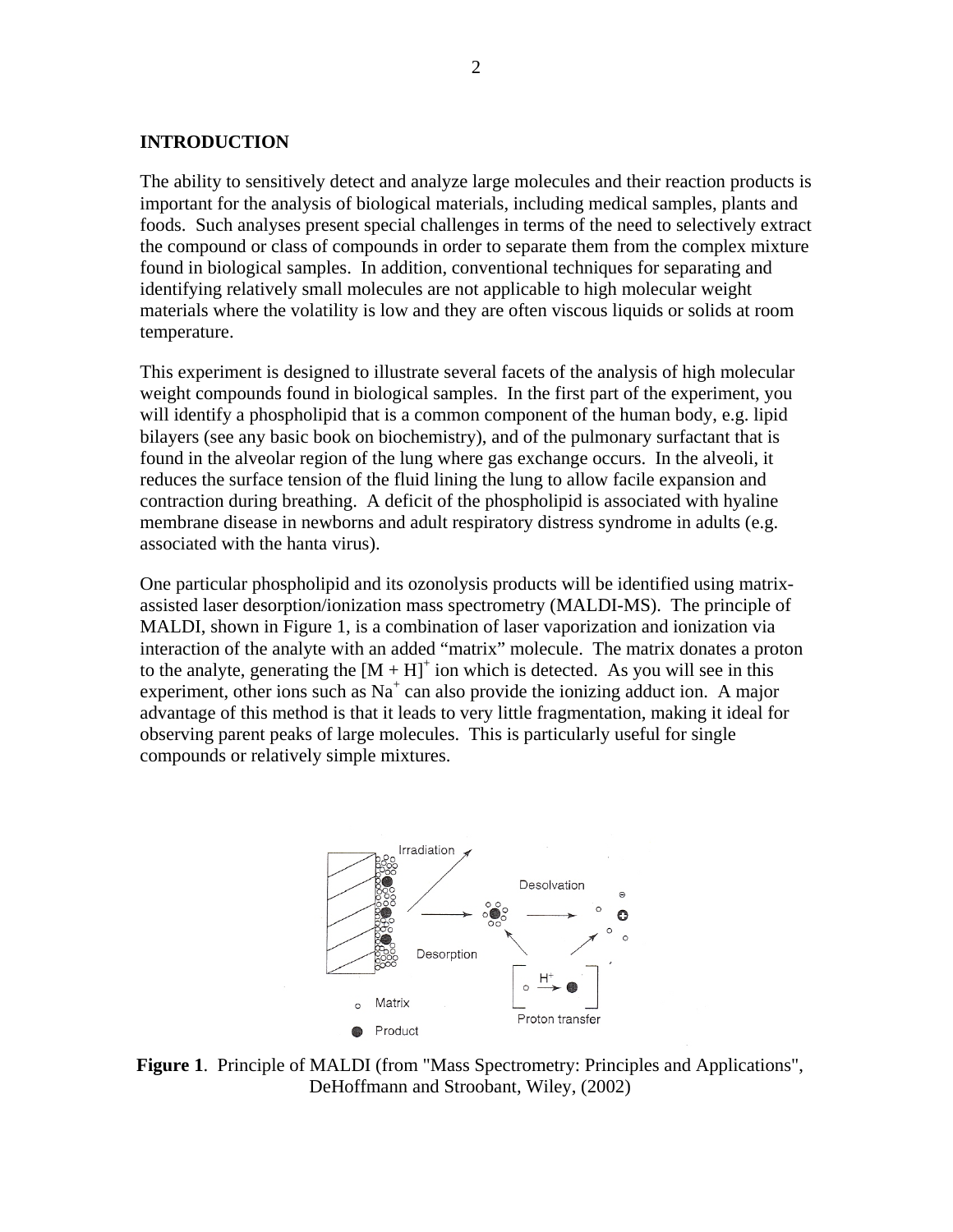In addition, you will use electrospray ionization mass spectrometry (ESI-MS) to identify the parent phospholipid and its oxidation products. ESI-MS, shown in Figure 2, involves forming droplets of the analyte in a solvent or solvent mixture and these droplets are ionized by a high voltage at the tip of the capillary as they are formed. As they travel through a vacuum, the solvent evaporates and the build-up of charge on the decreasing droplet size eventually causes it to fragment to many smaller pieces containing one charge. This generally gives  $[M + H]^+$  or  $[M + Na]^+$  peaks. ESI-MS is extremely useful for polar compounds and high molecular weight materials that are not amenable to analysis by techniques such as GC-MS that require some volatility. MALDI-MS is useful primarily for compounds with mass > 500 amu while ESI-MS can also be used for smaller masses.



**Figure 2**. Cross-Section of an Electrospray Ionization Source (from "Mass Spectrometry, A Foundation Course", Downard, Royal Society of Chemistry (2004).

Note that HPLC-MS is a powerful method for separating complex mixtures of high molecular weight material and then identifying each component by MS as they elute from the column. ESI is commonly used as the ionization method for the column eluents. You will not be using the combination of HPLC with MS in this lab, but the principles are the same. The review article by Simal-Gandara in the reference list treats this subject in more detail and is provided for your information should you encounter HPCL-MS in your future work.

The particular lipid you will use in this experiment is 1-palmitoyl-2-oleoyl-*sn*-glycero-3 phosphocholine (POPC; see structure below). Phosphocholines have a glycerol-type backbone with fatty acids in the 1- and 2- positions. POPC has palmitic acid (16:0) in the 1- position and oleic acid  $(18:1)$  in the 2- position; the use of  $(x: y)$  denotes the number of carbon atoms as *x* in the fatty acid attached to the glycerol backbone and the number of double bonds in the fatty acid as *y*. The molecular mass of POPC is 760.08 and the molecular formula is  $C_{42}H_{82}NO_8P$ . It is important to recognize that with these mass spectrometric techniques, you are measuring the real masses of particular molecules. The *molecular mass* of POPC you find on a bottle of this chemical is an average that reflects the contribution of small amounts of the heavier isotopes such as 13C. The *exact mass* or *monoisotopic mass* is that for a particular molecule with specific isotopes. The difference between the molecular mass and exact mass can be significant for large molecules that have large numbers of carbons, for example, where the minority isotopes start to contribute significantly.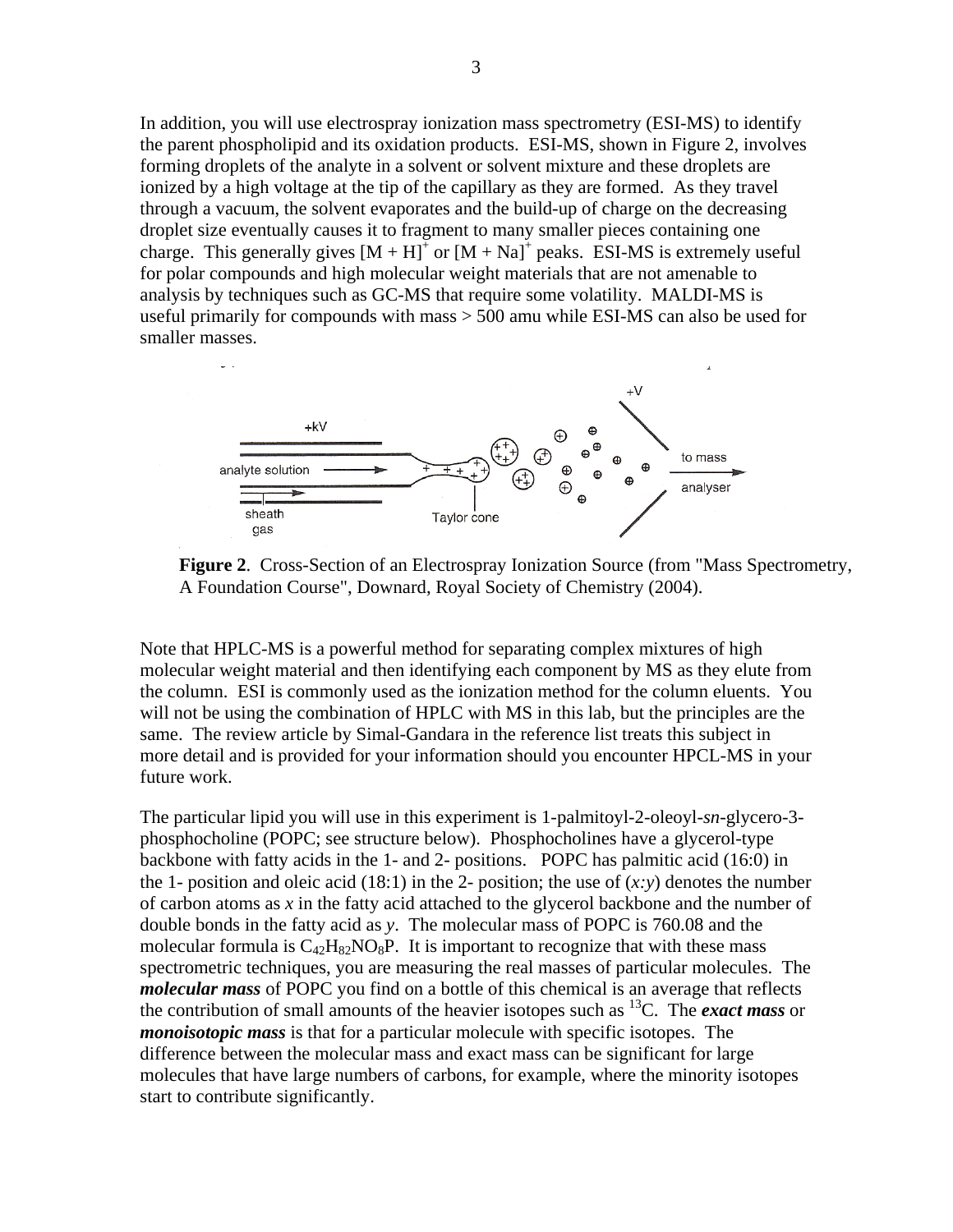While POPC might seem like a large compound, at least relative to the other compounds you analyze in this class, relative to most biological molecules of interest it is actually quite small.

$$
\begin{array}{l} O\\ \text{CH}_2 O-C-CH_2(\text{CH}_2)_{13}\text{CH}_3 \\ O\\ \text{CH}_O-C-CH_2\text{ (CH}_2)_{5}\text{ CH}_2\text{ CH}=CHCH_2(\text{CH}_2)_{6}\text{CH}_3 \\ O\\ \text{CH}_2 O-P-OCH_2\text{ CH}_2-\underset{CH_2}{\overset{\text{II}}{N}-CH_3} \\ O- \underset{CH_3}{\overset{\text{III}}{N}-CH_3} \end{array} \qquad \begin{array}{l} Structure\hspace{1em}\\ \text{Structure of}\\ \text{POPC} \end{array}
$$

Because POPC has a double bond, it reacts with ozone  $(O_3)$  to form a secondary ozonide, an aldehyde and a carboxylic acid. In this experiment, you will react POPC with ozone and identify these products using MALDI as well as ESI-MS.

The second part of the experiment involves a much more complex (but real) sample: soybeans. Soybeans are a major food crop world-wide. They contain significant amounts of oil which have a high concentration of fatty acids. Typically, the oil has  $\sim$ 25% oleic acid (18:1) and  $\sim$  50% linoleic acid (18:2). In order to extract the oil, you will apply the technique of supercritical fluid extraction (SFE), which uses  $CO<sub>2</sub>$  above its critical point to dissolve the oils. An organic solvent is often added to improve the extraction of certain components. This can be done using an additional pump on the extraction apparatus. Another ("poor man's method") way to accomplish this is to soak the beans overnight in the organic solvent. Your faithful TA's will provide you with soybeans that have been soaked in ethanol overnight as well as soybeans that have not been exposed to ethanol. You will extract both samples to see if there are any differences. You will then react the soaked ones with ozone and analyze the reacted and the unreacted oils using ESI-MS. From this, you should be able to say something about the need (or lack thereof) of a cosolvent to extract the fatty acids and the identification of the ozonolysis products.

This experiment is under development (you are the lucky souls to try it first!) and we will not ask you to quantify compounds at this point. However, you will gain experience with three very important techniques for extracting and analyzing high molecular weight compounds.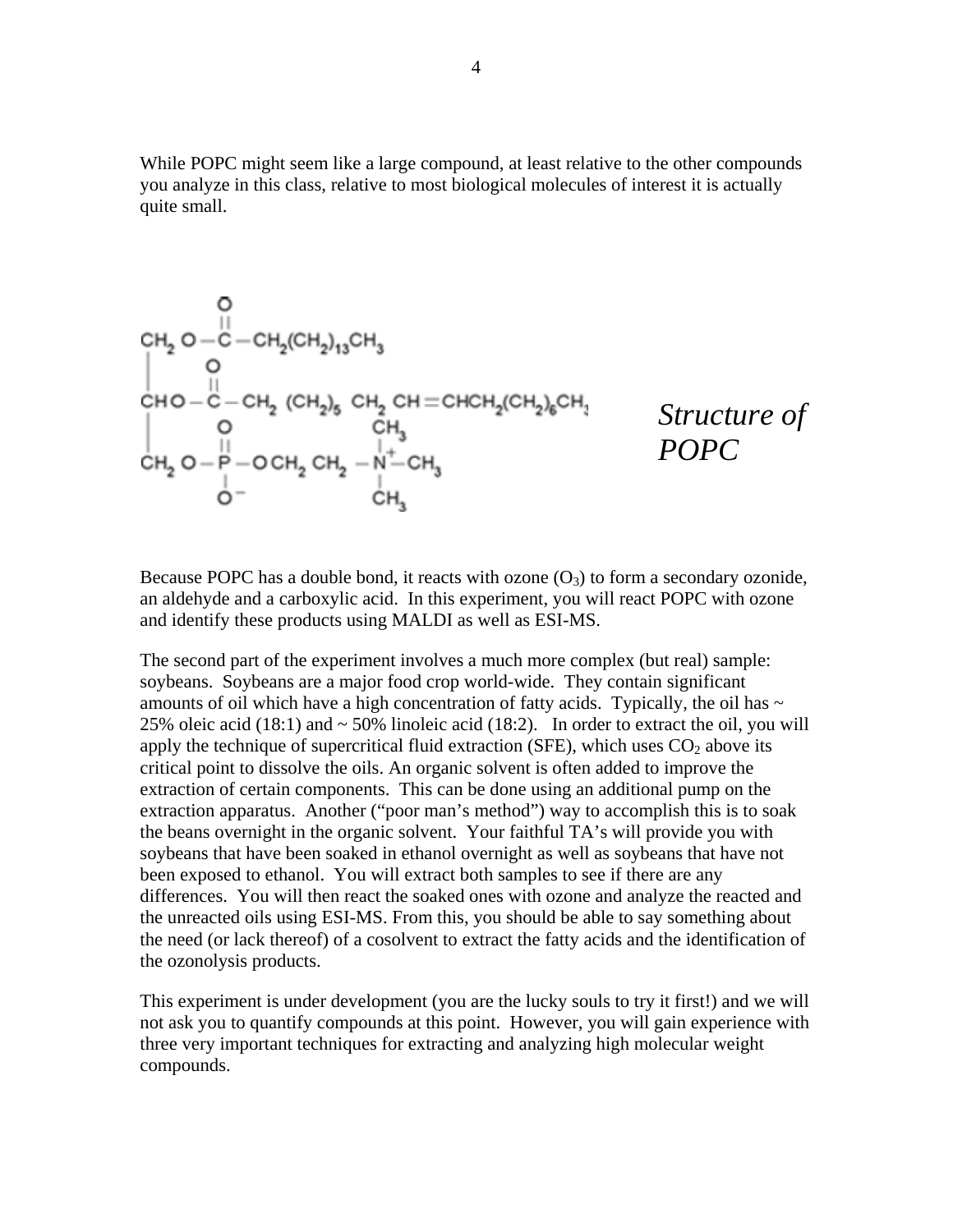## **EXPERIMENTAL**

#### *Supercritical Fluid Extraction of Soybean Oils*

The supercritical fluid extractor uses high pressure, high temperature carbon dioxide for the extraction of oils from various media. Care should be taken to tighten all fittings on the instrument and when touching hot areas of the extractor.

- 1. Before you get to lab, your TA should have set the heater for 40ºC. Check the digital readout to ensure that the instrument is at the correct temperature. Also ensure that the chiller (located to the left of the instrument) is on and cold.
- 2. Weigh out 80 grams of soybeans. Load your soybeans into the extractor and screw on the top fitting to close the extraction chamber; you may have to pack them in with a wrench to get them to fit. Attach the  $CO<sub>2</sub>$  inlet and outlet lines to the extractor. Finger tighten the nuts. Ask your TA to be present to supervise the final tightening. In general, a good seal can be obtained by tightening the nuts 1/8 turn beyond finger tight with the wrenches provided. Do not over-tighten them. Ask your TA if you are unsure.
- 3. Close the valve labeled "static/dynamic" valve. The restrictor valve should be open only three turns (all the way closed is all the way toward "increase").
- 4. Open the  $CO<sub>2</sub>$  tank. Make sure that the compressed air is attached to the supercritical fluid extractor and that all valves are open. The pressure reaching the extractor should be at least 100 psi.
- 5. Open the air supply valve and the  $CO<sub>2</sub>$  supply valve. Use the vessel pressure regulator to set the pressure to 2000 psi. Open the door to the extractor and listen for any leaks in the top and bottom fittings; tighten as necessary.
- 6. Increase the pressure to 4000 and then 6000 psi and leave it there for 45 minutes to complete the static extraction.
- 7. After 40 minutes, open the restrictor valve by 13 more turns (open 16 turns total) and open the static/dynamic valve to initiate the dynamic extraction. Make sure there is a small, clean flask underneath the extraction outlet and that the extraction outlet valve is open. The dynamic extraction process lasts until there is no more oil coming out of the instrument; this should take about 15 minutes.
- 8. After the dynamic extraction, close the  $CO<sub>2</sub>$  tank and open the restrictor valve all the way to let the pressure decrease. Turn the vessel pressure regulator all the way down. Once the pressure reaches around 1000 psi, the instrument will not be able to decrease it further; open one of the vessel fittings a very small amount to allow the rest of the  $CO<sub>2</sub>$  to escape. Remove all the soybeans from the extractor and clean it as well as you can using soapy water followed by thorough rinsing with water and then an organic solvent such as isopropanol or acetone.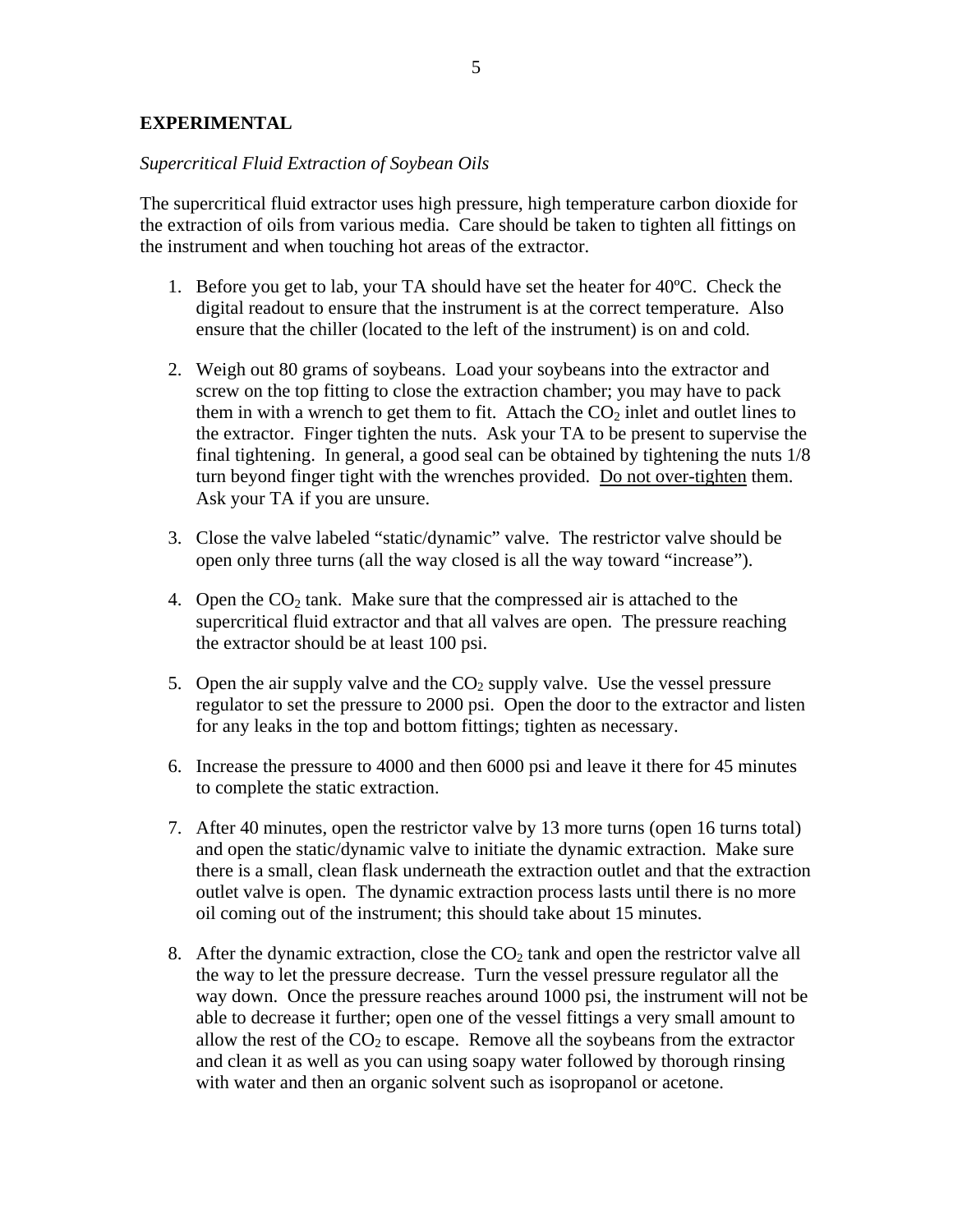- 9. Repeat the extraction using the soybeans that have been soaked in ethanol overnight.
- 10. Use a stream of  $N_2$  to dry off any excess ethanol that has been extracted from the soybeans and dissolve the remaining oil in the flask in 4 mL of a 9:1 hexane/ethanol solution. Divide the liquid sample into two parts, one of which will be reacted with ozone and one of which will be a blank.
- 11. Dry both samples by blowing nitrogen gas over each sample using a glass pipette in a nitrogen gas line. Put caps on both vials after evaporating off the solvent. Be sure to label the vials, one as unreacted and the other as reacted (i.e. this is the one you will expose to ozone; see below)

## *Preparation of the POPC*

1. Weigh out 5.0 mg of POPC and dissolve it in 2 mL of a 9:1 (v:v) mixture of hexane and ethanol.

2. Pipette 1 mL of this solution into a vial to be used as the unreacted sample and 1 mL into a second vial that will be reacted with  $O_3$ . Be sure to label the vials accordingly!

3. Dry both samples by blowing nitrogen gas over each sample using a glass pipette in a nitrogen gas line. Put caps on both vials after evaporating off the solvent.

4. You will carry the samples over to the Mass Spectrometry facility in this form of dry samples in the vials. At the MS Facility, you will add 1 mL of of a 1:1 (v:v) acetonitrile-water solvent mixture to each of these vials before diluting further and then carrying out MALDI-MS and ESI-MS.

## *Ozonolysis of the POPC and Soybean Extracts*

1. When all of your samples (POPC and soybean extracts) are ready to be reacted with ozone, your TA will take you to another lab to flow concentrated  $O_3$  into the vials to do the ozonolysis. Expose the contents of the vial to  $O_3$  for 10 minutes, then immediately cap the vial and let sit for an additional 20 minutes.

2. After  $\sim$  30 min, place the vials containing the samples and  $O_3$  in the hood and flow  $N_2$  into the vials to displace any remaining  $O_3$ .

*MALDI-MS analysis of POPC Samples*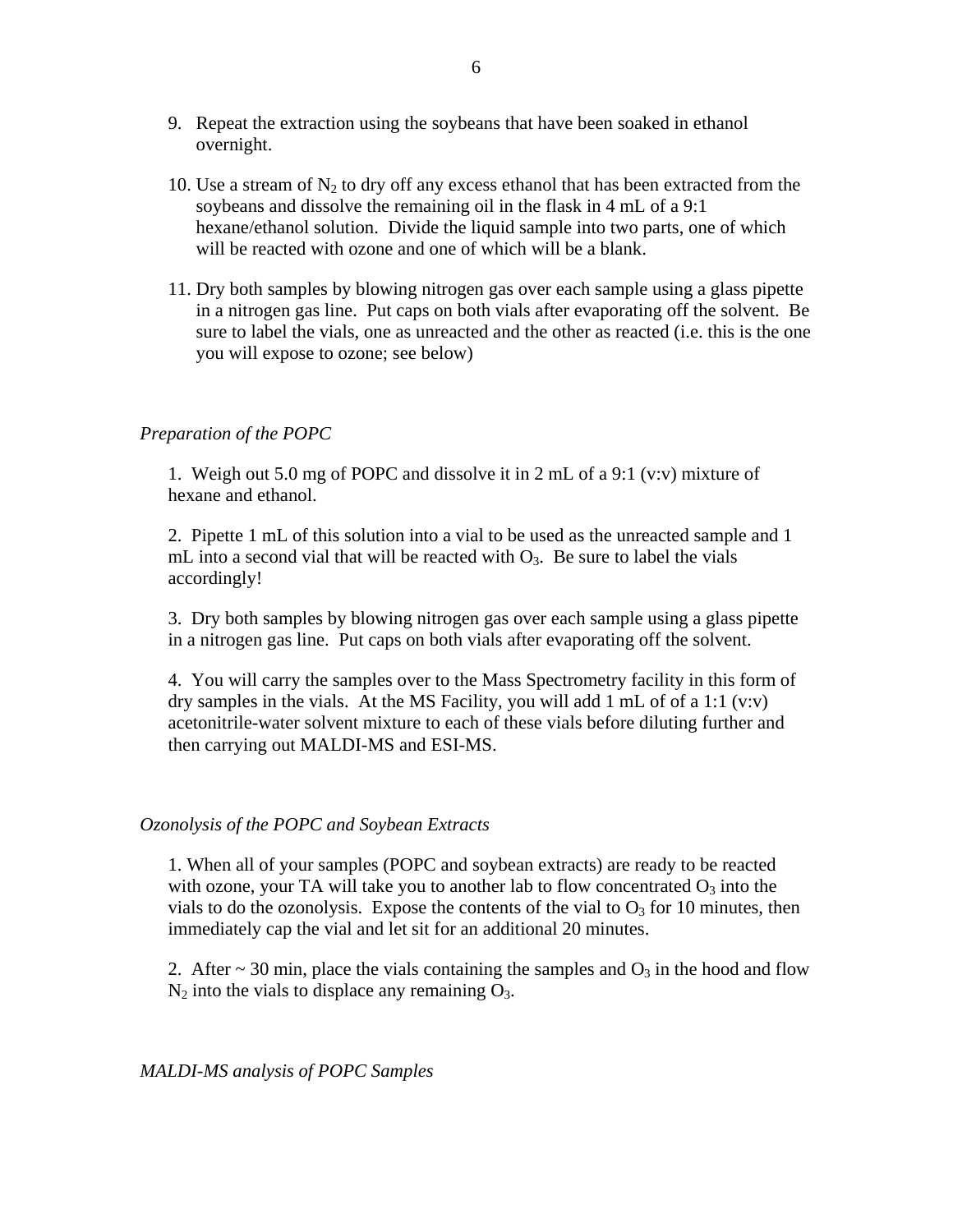- 1. The following steps will be done in the Mass Spectroscopy Facility under the supervision of your TA. All of the sample preparation steps above must be done before proceeding to the Mass Spectroscopy Facility.
- 2. Each of your vials started out with 2.5 mg of POPC. One of them is unreacted and still has this 2.5 mg POPC, while the one that has reacted with  $O_3$  will have some unreacted POPC remaining in addition to at least three oxidation products formed in the ozonolysis. To each vial, add 1 mL of the 1:1 (v:v) acetonitrilewater solvent mixture. Cap the vials and use the vortex mixer for 30 s to 1 min to assist in the dissolution of the compounds into the solvent.
- 3. MALDI-MS gives better signal at low concentrations. For this reason, prepare a 1:10 dilution of your samples by mixing 100 microliters of the sample with 900 microliters of the acetonitrile-water solvent mixture. Be sure to save the remainder of the sample as you will use it for ESI-MS analysis. Use the small vials provided for this.
- 4. Matrix preparation:
	- a. First you will need to prepare a solution of the matrix; the matrix used will be 2,5-dihydroxybenzoic acid (DHB), one of the most common MALDI matrix compounds as it readily transfers a proton to analytes. To make the solution, pipette 500 microliters of acetonitrile and 500 microliters of water in a small vial and add an excess of the matrix. Mix the solution well and allow the excess solid to settle.
	- b. Pipette 0.5 microliters of the various samples and 0.5 microliters of the matrix (i.e. the clear liquid above the solid) onto the selected wells of the MALDI plate provided. Record which samples are placed on which spots. It is important to pipette the sample on the spot first and then pipette the matrix directly on top of the sample droplet for proper crystallization to take place.
	- c. To take a spectrum of the matrix itself, you will need a spot where there is only matrix and no sample. Use 0.5 microliter of matrix solution for this spot.
- 5. Proceed to the MALDI instrument. Turn on the television monitor and the oscilloscope on top of the mass spectrometer.
- 6. Open the mass spectrometry program ("Voyager Control Panel") on the instrument's computer.
	- a. All the indicators at the bottom of the program screen should be green after a short wait. If they are yellow, let your TA or the facility manager know.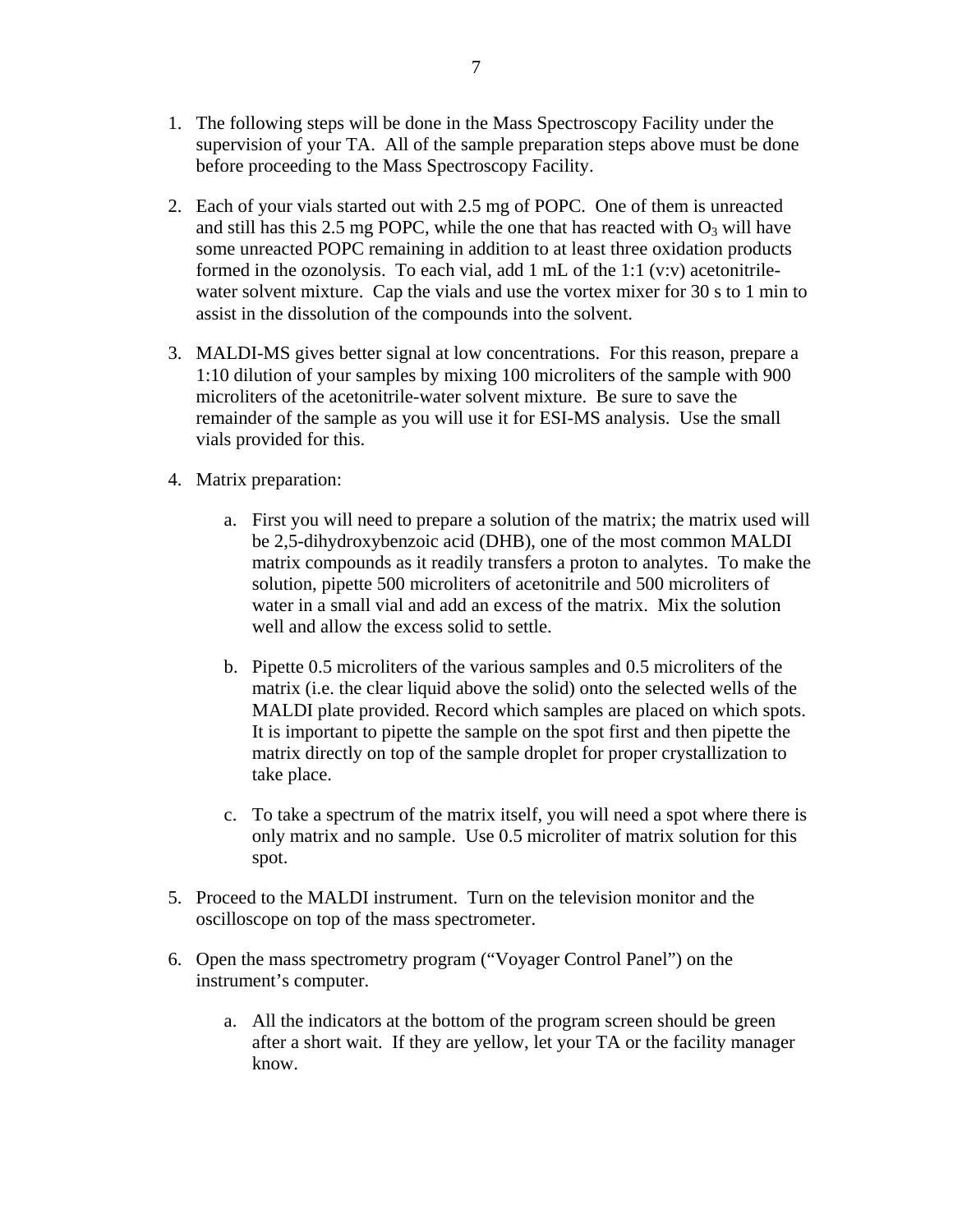- b. Press the yellow lightning bolt icon to turn off the high voltage to the instrument.
- c. Press the "hand" button and then press "eject" to bring the sample holder out of the instrument.
- 7. Insert the sample plate with spot number one in the upper front corner, ensuring that all the sample spots are dry before you do so. The sample plate is fully inserted when you feel the first click.
- 8. Take spectra of the various sample spots one at a time.
	- a. Once the sample plate is in the holder, click the "hand" button again.
	- b. From the "Plate ID" pulldown menu, select the first number 100. Click "Load". The sample spots should start to become visible on the TV screen as the plate is loaded into position. Turn the high voltage back on.
	- c. The parameters for the scans should be as follows:
		- i. Mass range 500 to 2000 Da.
		- ii. Low mass gate 500
		- iii. 500 shots per spectrum
		- iv. 20,000 V accelerating voltage
		- v. Grid 94
		- vi. Guide Wire 0.0001
		- vii. Delay time 100 nsec.
	- d. Select a sample spot from the "Active Position" pulldown menu. The laser intensity should be between 2300-2400.
	- e. Enter a filename for your scans. The program will automatically add the suffix " $00N$ " (where N is the scan number) to your filename, so just pick one that identifies your group. Save it in the appropriate folder on the computer's hard drive.
	- f. To begin sampling, press the button on the left of the top left corner of the joystick controller. Look at the oscilloscope and use the joystick to move the laser until the signal peaks are maximized. Note that the spectrum is inverted so the larger the peak, the more towards the bottom of the screen it is. When you are happy with the peak size, press the start/stop button again to stop the scan. Press the other button on the top left corner of the controller to save the spectrum.
	- g. When you are finished with your samples, clean the MALDI plate by rinsing it with water and then with isopropanol.
- 9. Be sure to take spectra of the unreacted POPC, the reacted POPC, the matrix AND a blank spot on the plate. MALDI-MS is so sensitive that contaminants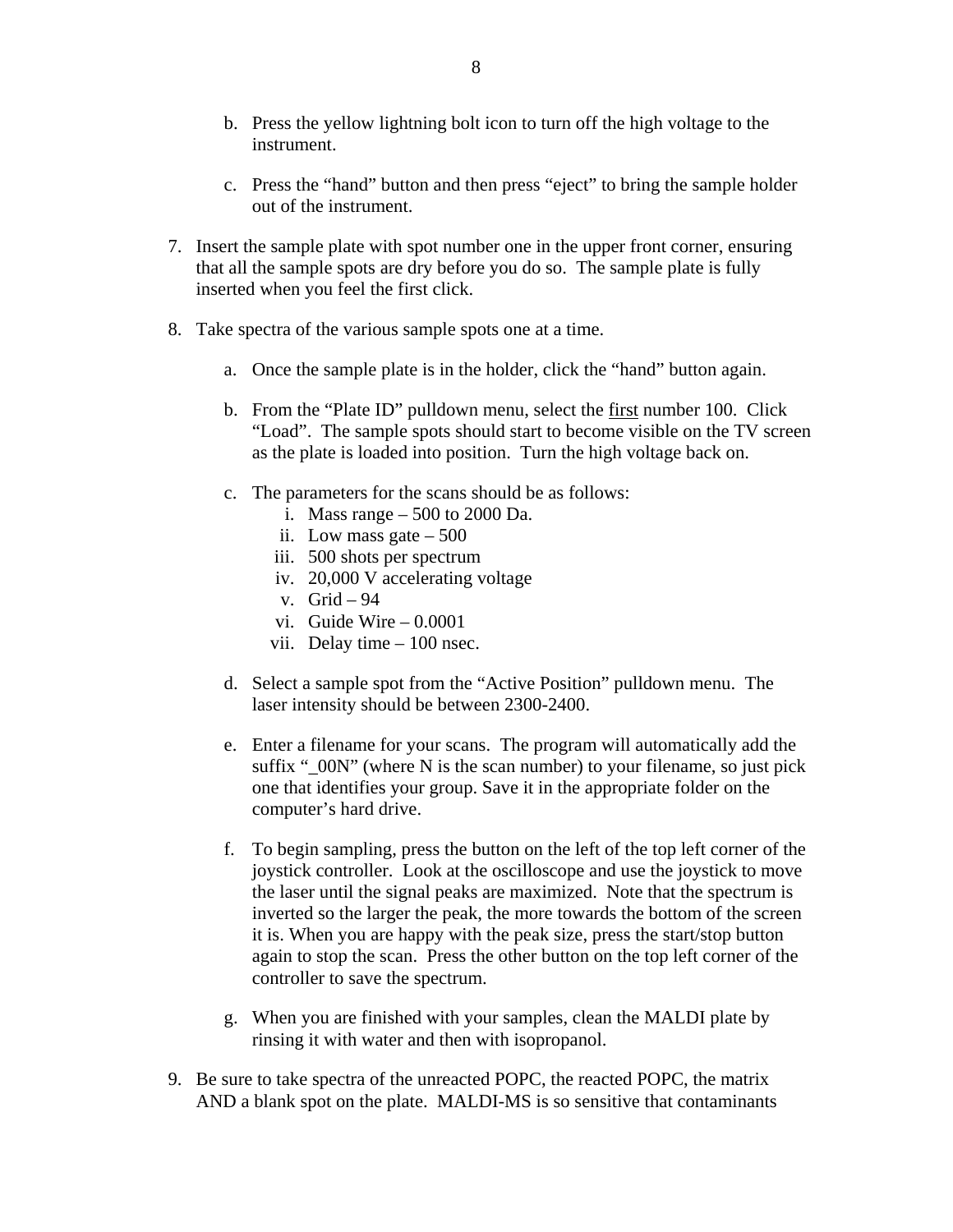may be present on the plate and appear in your spectra. You need to examine the spectra of your samples carefully and compare them to both that of the matrix and that of a blank spot on the sample plate to be sure which peaks are due to POPC and its oxidation products.

*10.* Print your mass spectra for later analysis. Be sure to print out all the spectra you will need.

## *ESI-MS of Samples*

Your TA will work with you on this part of the experiment as this is a top-notch research grade instrument not normally available to classes. You will do ESI-MS in the positive ion mode for POPC and its oxidation products, but for soybean oils and their oxidation products, you will use the negative ion mode. Be sure to run a "blank" of the solvents used for comparison.

Since you will have done the MALDI first, your POPC samples will already be in a  $CH<sub>3</sub>CN:H<sub>2</sub>O$  solvent mixture. However, the soybean oil samples will be dry. You will need to dissolve them in 1 mL of the 1:1 (v:v)  $CH_3CH:H_2O$  and again, vortex mix them. If one or both of the solutions look like they have formed an emulsion and not dissolved completely, you will need to centrifuge to try to deposit out any undissolved material. Use the supernatant liquid for analysis in this case.

## **DATA ANALYSIS AND DISCUSSION**

*POPC and Its Oxidation Products:* Calculate how many moles of the unreacted POPC you put on the MALDI plate for analysis. This will be a good indicator of the sensitivity of this technique.

Use the MALDI mass spectra for the unreacted POPC and reacted POPC samples to identify what changes, if any, were caused in POPC by ozone.

*Important*: Remember the difference between molecular mass and exact or isotopic mass in assigning your peaks. Also remember that the matrix you used adds a proton to the molecule so that it is the  $[M + H]^+$  peak that is generally seen. **BUT**, as it turns out, Na<sup>+</sup> is a very common contaminant that is present in virtually all samples. For example, it leaches out of glass so that it will be present due to your use of glass vials. Potassium is also a common contaminant, generally present at smaller levels than sodium. You should consider the possibility that some of your peaks may represent addition of Na<sup>+</sup> or  $K^+$ rather than  $H^+$  to the parent compound or its oxidation products.

Also be sure to compare your sample spectra to that of a "blank" of the matrix alone and to a blank spot on the plate to be sure that the peaks you are assigning are truly due to POPC and its oxidation products and not to the matrix or to contaminants on the plate.

Describe the mass difference between the reactants and products, and what kind of reaction might cause this difference. Include a discussion of the mechanism that was responsible for creating your observed products. Comment on the ways in which ozone